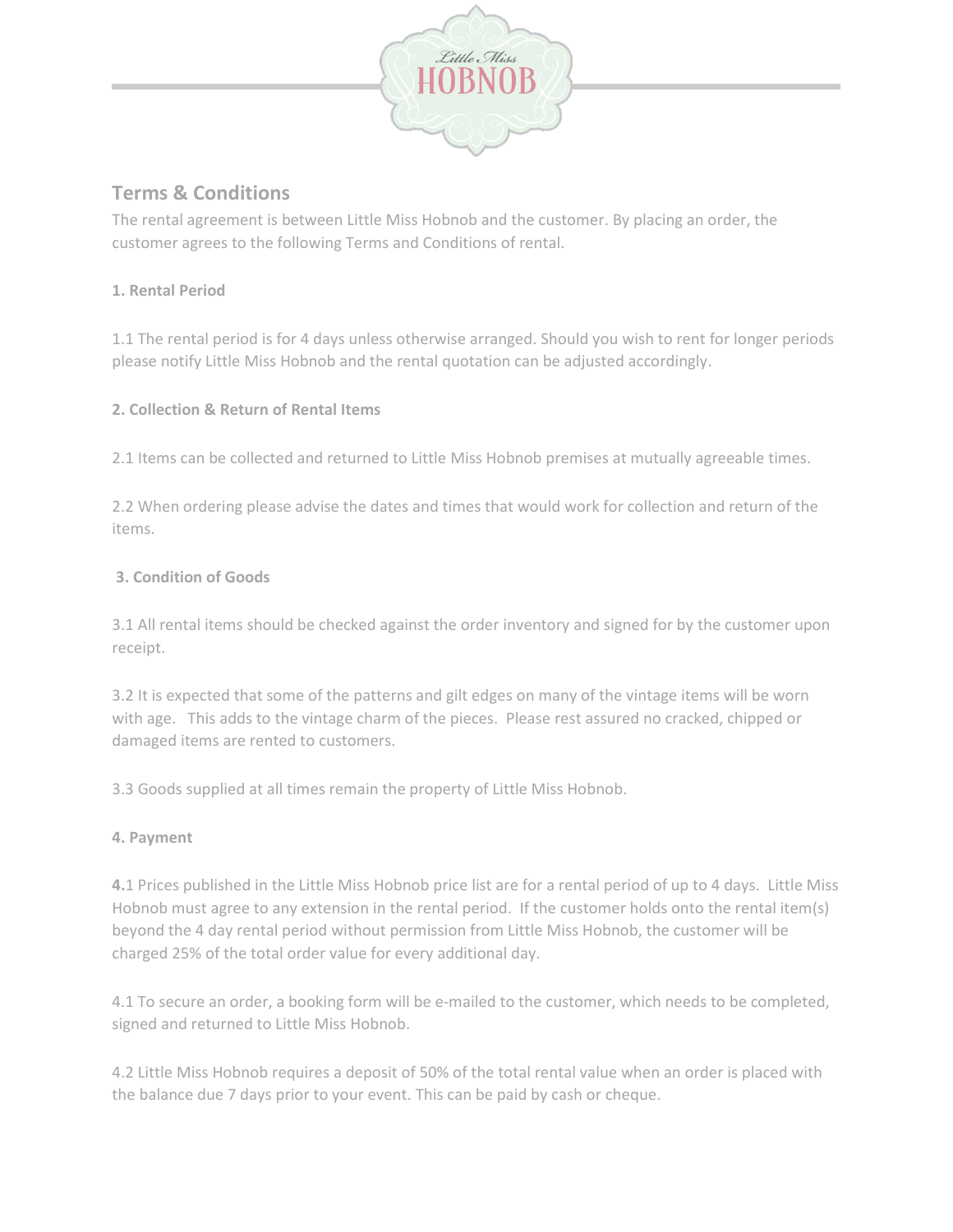

4.3 A full refundable security deposit of \$200 is required to be paid by the customer upon the collection of the rental items. This can be paid by cash or cheque. The deposit amount will be returned to the customer upon the safe/undamaged return of the rented goods.

4.4 Upon collection of the items, the customer is required to inspect the items and acknowledge via signature that all items are in good working order. If the customer does not inspect the rental items before leaving the premises, the items are deemed to be satisfactory and damage free.

#### **5. Cancellation**

5.1 If the booking is cancelled by the customer the following charges apply:

| Notice given prior to delivery date | Charge made |
|-------------------------------------|-------------|
| 30 days or more                     | No charge   |
| Between 10-30 days                  | 25%         |
| Between 5-10 days                   | 50%         |
| 2-5 days                            | 75%         |
| Under 2 days                        | 100%        |

#### **6. Responsibility**

6.1 The customer is responsible for the goods from the time they are collected until the time they are returned to Little Miss Hobnob. Your responsibility includes safekeeping and protection of the goods in your care. Items are not to be left at unattended premises.

6.2 Owing to the age and fragile nature of some of the china supplied by Little Miss Hobnob, it must be understood that some items are much more prone to damage than commercial-use catering crockery. Please ensure you take extra care when stacking and handling.